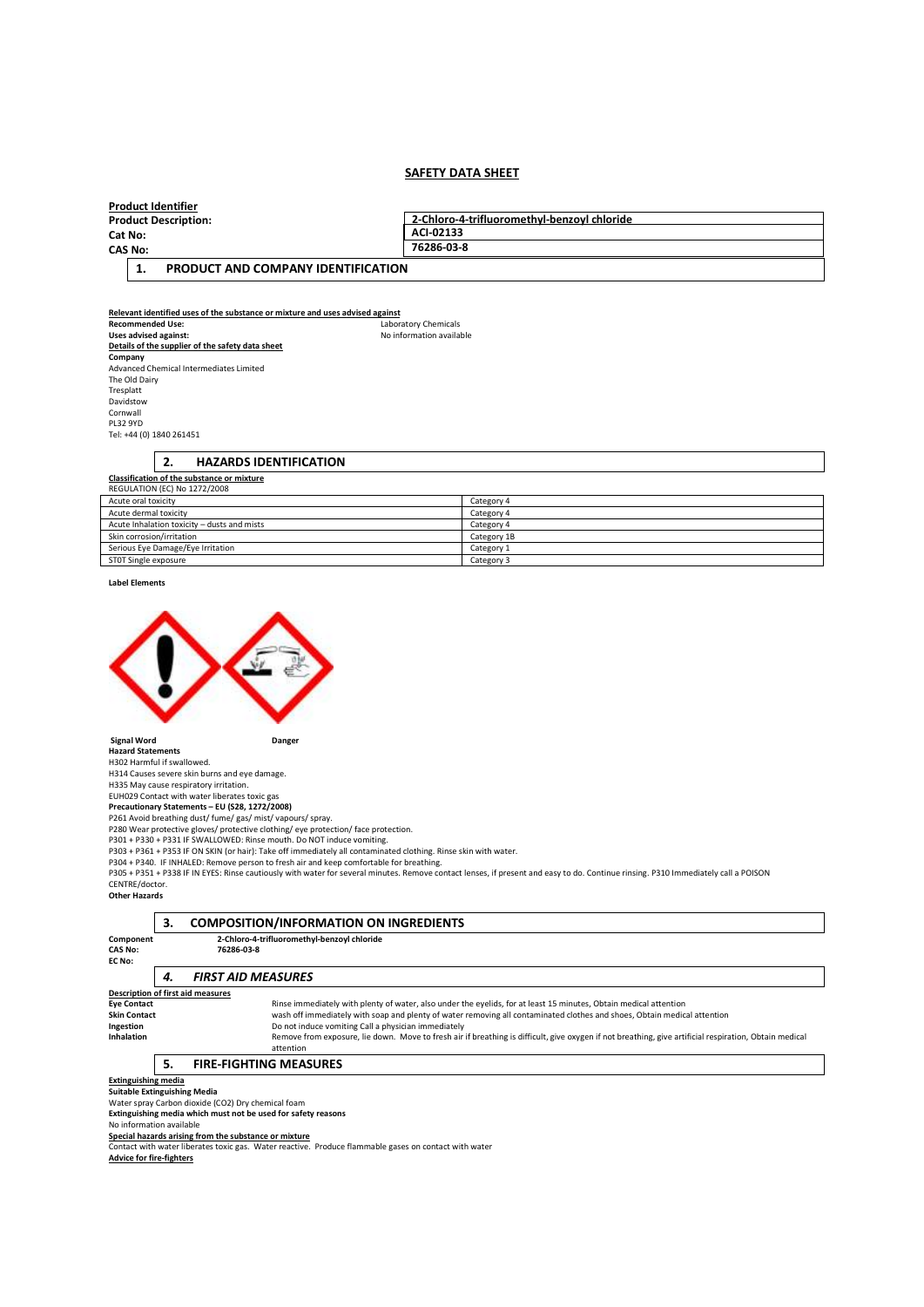As in any fire, wear self-contained breathing apparatus pressure-demand, MSHA/NIOSH (approved or equivalent) and full protective gear.

#### **6. ACCIDENTAL RELEASE MEASURES**

**Personal precautions, protective equipment and emergency procedures** 

#### Ensure adequate ventilation **Environmental precautions**

Prevent further leakage or spillage if safe to do so

**Methods and material for containment and cleaning up** 

Soak up with inert absorbent material (e.g. Sand, silica gel, acid binder, universal binder, sawdust) Keep in suitable and closed containers for disposal Wear self-contained breathing apparatus and protective suit. Do not expose spill to water.

#### **7. HANDLING AND STORAGE**

#### **Precautions for Safe Handling**

Do not breath dust, do not breath vapours or spray mist. Do not get in eyes, on skin, or on clothing. Use only in area provided with appropriate exhaust ventilation. Do not allow contact with<br>water because of violent react

#### **Conditions for Safe Storage, including and incompatibilities**

Keep in a dry, cool and well-ventilated place. Keep container tightly closed. Protect from moisture. Never allow product to get in contact with water during storage. Keep under nitrogen.<br> **8.** EXPOSURE CONTROLS/PERSONAL PR **EXPOSURE CONTROLS/PERSONAL PROTECTION** 

the region specific regulatory bodies<br>No information available

| <b>Control Parameters</b> |  |
|---------------------------|--|
| Evnocuro limite           |  |

#### **Derived No Effect Level (DNEL) Predicted No Effect Concentration (PNEC)**

**Exposure Controls** 

**Personal Protective Equipment** 

- 
- **2. Hand protection** 
	-
	-

**Environmental Exposure Controls** 

**Engineering Measures** Ensure adequate ventilation, especially in confined areas. Ensure that eyewash stations and safety showers are close to workstation location.

**Exposure limits** This product, as supplied does not contain any hazardous materials with occupational exposure limits established by

**1. Eye protection 1. Example 1.** Goggles **2. Hand protection 1. Example 2. Protective** gloves **3. 3. Skin and body protection Wear appropriate protective gloves and clothing to prevent skin exposure <b>4. Respiratory protection Follow the OSHA respirator regulations found in 29 CFR 1910.134 OR Euro 4. Respiratory protection** Follow the OSHA respirator regulations found in 29 CFR 1910.134 OR European Standard EN 149. Use a NIOSH/MSHA or European Standard EN 149 approved respirator if exposure limits are exceeded or if irritation or other symptoms are experienced.

**Hygiene Measures**<br> **Handle in accordance with good industrial hygiene practice**<br> **No information available**<br>
No information available

#### **9. PHYSICAL AND CHEMICAL PROPERTIES**

| <b>Physical State</b>      | Liquid      |
|----------------------------|-------------|
| Appearance                 | Pale yellow |
| <b>Boiling Point/Range</b> |             |
| <b>Melting Point/Range</b> |             |
| <b>Flash Point</b>         |             |
| <b>Molecular Formula</b>   | C8H3Cl2F3O  |
| <b>Molecular Weight</b>    | 243.01      |
|                            |             |

#### **10. STABILITY AND REACTIVITY**

**Reactivity Chemical Stability**  Stable under normal conditions **Possibility of Hazardous Reactions**<br>Hazardous Polymerization **No information are activities in the Search A**NO information available Hazardous Reactions **Conditions to Avoid**  Incompatible products. Heat. **Incompatible Materials**  Acids, bases, strong oxidizing agents, strong reducing agents, water **Hazardous Decomposition Products**  In combustion emits toxic fume.

| lo information available |  |
|--------------------------|--|
| lo information available |  |

**11. TOXICOLOGICAL INFORMATION** 

**Information on Toxicological Effects Acute Toxicity Component Information Chronic Toxicity Sensitization**<br> **Sensitization**<br> **Sensitization**<br> **Mutagenic Effects**<br> **Mutagenic Effects Mutagenic Effects Mutagenic Effects No information available Reproductive Effects No information available Reproductive Effects Reproductive Effects**<br> **Reproductive Effects**<br> **Reproductive Effects**<br> **Reproductive Effects**<br> **Reproductive Effects Target Organs No** information available<br> **Cities:** Content of the Adverse Effects<br> **Cities:** Cities: The toxicological property **Endocrine Disruptor Information** None known

**Carcinogenicity Carcinogenicity Carcinogenicity Carcinogenic chemicals in product Carcinogenic chemicals in product Carcinogenic chemicals in product Carcinogenic chemicals in product Carcinogenic chemicals Developmental Effects** No information available **Other Adverse Effects** The toxicological properties have not been fully investigated

**No acute toxicity information available for product**